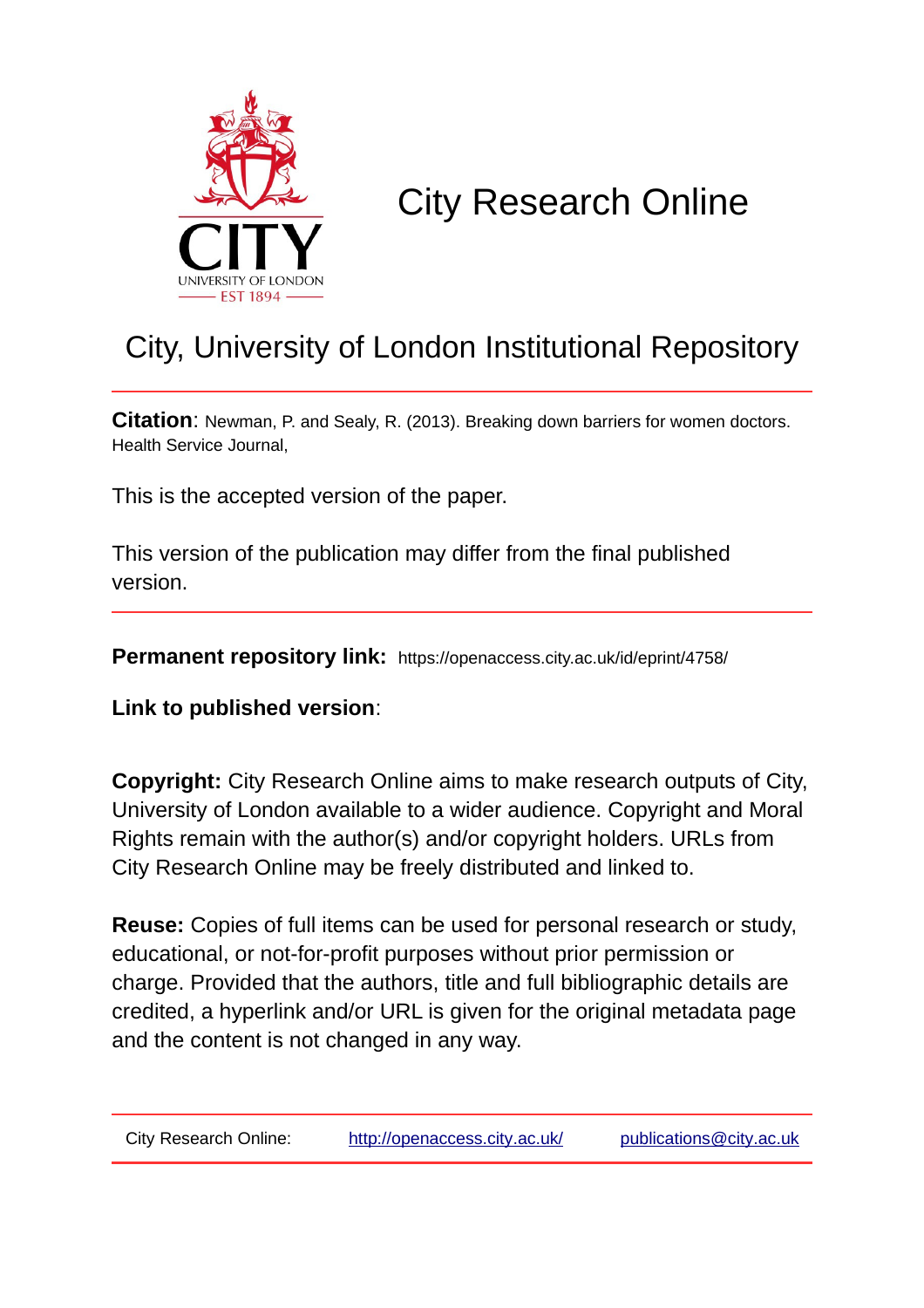## **Women doctors: an overlooked resource**

Dr Penny Newman, GP, NHS Improving Quality, Dr Ruth Sealy, Deputy Director International Centre for Women Leaders, Cranfield School of Management

Women have always been central in providing medical care, whether through home remedies, nursing, or acting as herbalists.<sup>1</sup> However, their long exclusion from formal education means the medical profession has been male-dominated for much of its history.

While women no longer struggle to gain entry to medicine, it can still be a struggle to progress. There remains significant under-representation of women doctors in senior leadership or board-equivalent roles  $2$ ; a pay gap between female and male doctors<sup>3</sup>; vertical segregation where men and women are initially recruited at a similar occupational level but then experience a disparity in progression; and horizontal segmentation because women predominate in certain specialties<sup>4</sup>.

Although women now account for up to 69 per cent of entrants to some medical schools<sup>5</sup>, only 32 per cent of consultants are female, with few in surgery (11 per cent) compared to paediatrics (49 per cent) (table 1). And while women make up approximately 64 per cent of GP registrars, only 49 per cent of all GPs and 40 per cent of GP partners are female (table 2). Meanwhile women make up most of the growing number of salaried GPs (68%)– a lower status role <sup>6</sup>. On the new clinical commissioning groups, only around 20 per cent of medical leaders are women<sup>7</sup>.



Table 1.

Source: Source NHS Information Centre for Health and Social Care. General and Medical Services England 2000-2010 March 21 2012

Table 2.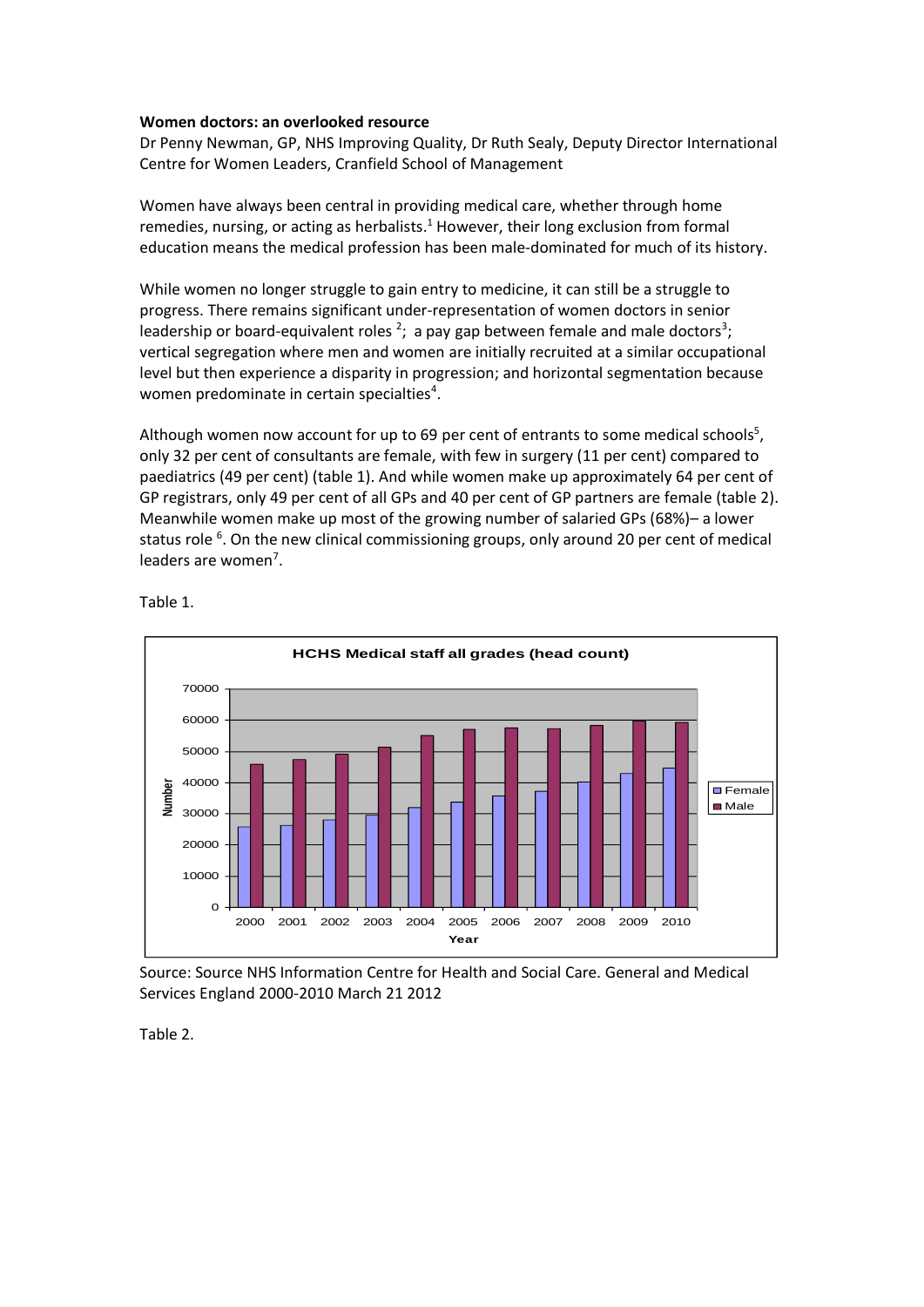

Source: Source NHS Information Centre General and Medical Services England 2000-2010

Why the block? Women can experience different barriers at different stages in their medical careers. These include conflict between work and family life, part time hours, lack of role models and little time for leadership on top of clinical and personal commitments. Individual and organisational mindsets can also contribute, such as lower confidence and personal aspiration, the perception of a traditional male cultural environment and/or "boys' club", organisational bias in making appointments and a lack of networking opportunities<sup>8</sup>.

An indicator of bias is the debate that women doctors are costly to the NHS, requiring more training places as many work part time<sup>9</sup>. Yet a recent government report on female progression at work in other sectors made clear that flexible working should apply to all equally.

The benefits of giving female doctors equal opportunities to progress are significant:

- As leaders, women outperform men on all NHS Leadership Academy 360 feedback criteria<sup>10</sup>.
- Research suggests women doctors make safer decisions; they are less likely to be referred to the National Clinical Assessment Service and receive fewer complaints through the GMC compared to male colleagues.
- More visible female role models will increase the talent pool available in specialties such as surgery where a perceived lack of "fit" with current leaders impacts on women doctors' motivation to join and remain in the specialty $^{11}$ .
- Research has shown a "critical mass" of three or more women in top teams is needed to bring about the type of cultural change the NHS is being asked to make<sup>12</sup>
- Diverse top teams benefit from improved decision making, innovation and creativity, better governance and less "group think"<sup>13</sup>
- All organisations are required to comply with the 2010 UK Equality Act which requires equal access to employment regardless of gender.

Since similar obstacles may be faced by other groups, why do women doctors justify special attention? Because their large and growing numbers, the high cost of their medical training and need to populate 24/7 rotas all mean that their loss from the profession could have a disproportionate impact on culture, resources and patients.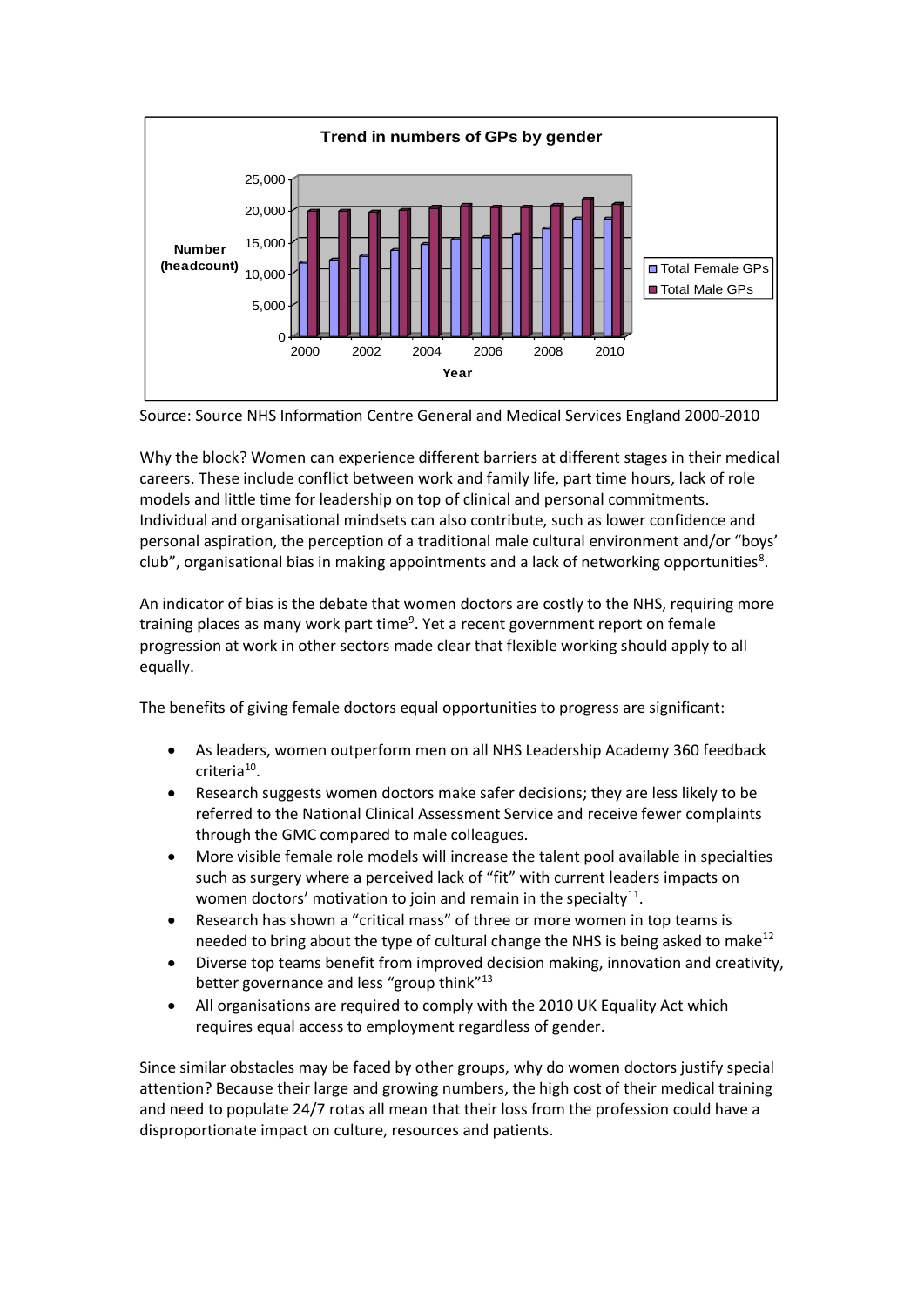Numerous national reports have offered recommendations for improving opportunities for women doctors<sup>141516</sup>, but no action has ensued. Where the NHS has floundered, the corporate sector has made significant progress. The Davies Report, published in 2011, required corporate boards to achieve 25 per cent female representation by 2015 and stated that the government would consider all measures if the target was not met<sup>17</sup>. Since its publication, the proportion of women appointed to boards of FTSE 100 companies has increased from 12.8 per cent to 17.5 per cent. This increase equals the one made over the course of the entire previous decade.

The report's impact has demonstrated what is needed to create an environment of change: actions focused on the system as well as on women themselves, clear messages and data, continual measurement, targeted resources and the possibility of sanctions for failing organisations. This cannot be seen as 'a woman's issue'. High profile support is required from all parts of the NHS, and from both men and women.

What would the first women to practise medicine think of their counterparts ability to progress a century later? No shrinking violets, they would have had the courage to stand and say in no uncertain terms that not only is gender inequality unfair, but patients and the NHS deserve the very best senior doctors and leaders. Our staff is our most valuable and expensive asset. If high quality patient care, clinical leadership and culture change is important, women doctors must not be overlooked.

<u>.</u>

<sup>3</sup> Male doctors earn £15,000 a year more than women, study reveals, Denis [Campbell,](http://www.guardian.co.uk/profile/deniscampbell) health correspondent The [Guardian,](http://www.guardian.co.uk/theguardian) 10 November 2009

6 Source NHS Information Centre General and Medical Services England 2002-2012

<sup>1</sup> http://www.sciencemuseum.org.uk/broughttolife/themes/practisingmedicine/women.aspx <sup>2</sup> The future of neurosurgery; a white paper on the recruitment and retention of women in neurosurgery WINS white paper committee Journal Neurosurgery 2008;109;387-385

<sup>4</sup> Dumelow C, Littlejohns P, Griffiths S. Relation between a career and family life for English hospital consultants: qualitative, semi structured interview study. BMJ 2000 May 27;320(7247):1437-40.

<sup>&</sup>lt;sup>5</sup> Mathers J, Sitch A, Marsh JL, Parry J Widening access to medical education for underrepresented socioeconomic groups population based cross sectiponal analysis 2002-6 BMJ 2011;342:d918 (Published 22 February 2011)

<sup>&</sup>lt;sup>7</sup> Santry C, Lack of female CCG leaders puts future success of NHS at Risk, Health Services Journal 8 November, 2011

<sup>8</sup> Newman P, NHS Leadership Academy, Releasing Potential: Women Doctors and Clinical Leadership October 2011

<sup>9</sup> Women Doctors 'Burden The NHS When They Have Families', Says Tory MP Anne McIntosh. Huffington Post UK, Felicity Morse 05/06/2013

<sup>&</sup>lt;sup>10</sup> Creighton P, Scott N, Cronk P. Right Management. Leadership Framework 360 Tool Research Report 6 Month Analysis July 2012 [http://www.leadershipacademy.nhs.uk/wp-](http://www.leadershipacademy.nhs.uk/wp-content/uploads/2012/11/NHSLeadership-LF360FeedbackTool-6Month-Analysis-ExecSummary.pdf)

[content/uploads/2012/11/NHSLeadership-LF360FeedbackTool-6Month-Analysis-ExecSummary.pdf](http://www.leadershipacademy.nhs.uk/wp-content/uploads/2012/11/NHSLeadership-LF360FeedbackTool-6Month-Analysis-ExecSummary.pdf) <sup>11</sup> Economics and Research Council. Female Surgeons: Cutting the Gender Gap. May 2013. [http://www.esrc.ac.uk/impacts-and-findings/features-casestudies/features/26032/female-surgeons](http://www.esrc.ac.uk/impacts-and-findings/features-casestudies/features/26032/female-surgeons-cutting-the-gender-gap.aspx)[cutting-the-gender-gap.aspx](http://www.esrc.ac.uk/impacts-and-findings/features-casestudies/features/26032/female-surgeons-cutting-the-gender-gap.aspx)

 $12$  Konrad, A., Kramer, V., and Erkut, S., 2008, "Critical mass: The impact of three or more women on corporate boards", Organizational Dynamics, 37(2): 145-164.

<sup>&</sup>lt;sup>13</sup> Terjesen, S. Sealy, R. & Singh, V., 2009, "Women directors on corporate boards: A review and research agenda", Corporate Governance: An International Review, 17(3):320-337.

<sup>&</sup>lt;sup>14</sup> Women in Medicine; Opportunity blocks CMO Annual report 2006 pp49-55